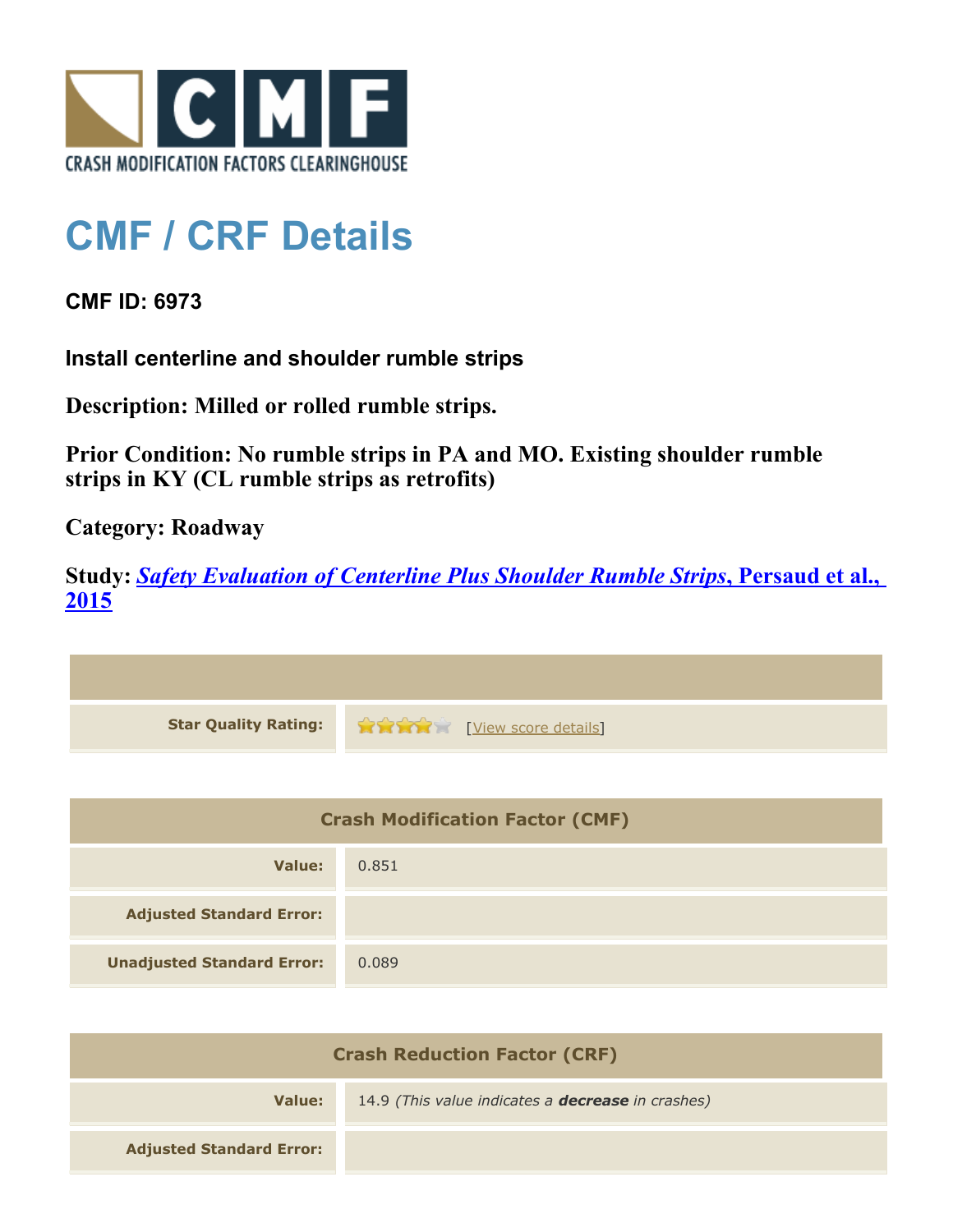| <b>Applicability</b>       |                                                 |
|----------------------------|-------------------------------------------------|
| <b>Crash Type:</b>         | Run off road                                    |
| <b>Crash Severity:</b>     | All                                             |
| <b>Roadway Types:</b>      | Not specified                                   |
| <b>Number of Lanes:</b>    | $\overline{2}$                                  |
| <b>Road Division Type:</b> | Undivided                                       |
| <b>Speed Limit:</b>        |                                                 |
| <b>Area Type:</b>          | Rural                                           |
| <b>Traffic Volume:</b>     | 154 to 3199 Annual Average Daily Traffic (AADT) |
| <b>Time of Day:</b>        | All                                             |

## *If countermeasure is intersection-based*

| <b>Intersection Type:</b>         |  |
|-----------------------------------|--|
| <b>Intersection Geometry:</b>     |  |
| <b>Traffic Control:</b>           |  |
| <b>Major Road Traffic Volume:</b> |  |
| <b>Minor Road Traffic Volume:</b> |  |

| <b>Development Details</b>      |            |
|---------------------------------|------------|
| <b>Date Range of Data Used:</b> |            |
| <b>Municipality:</b>            |            |
| State:                          | KY, MO, PA |